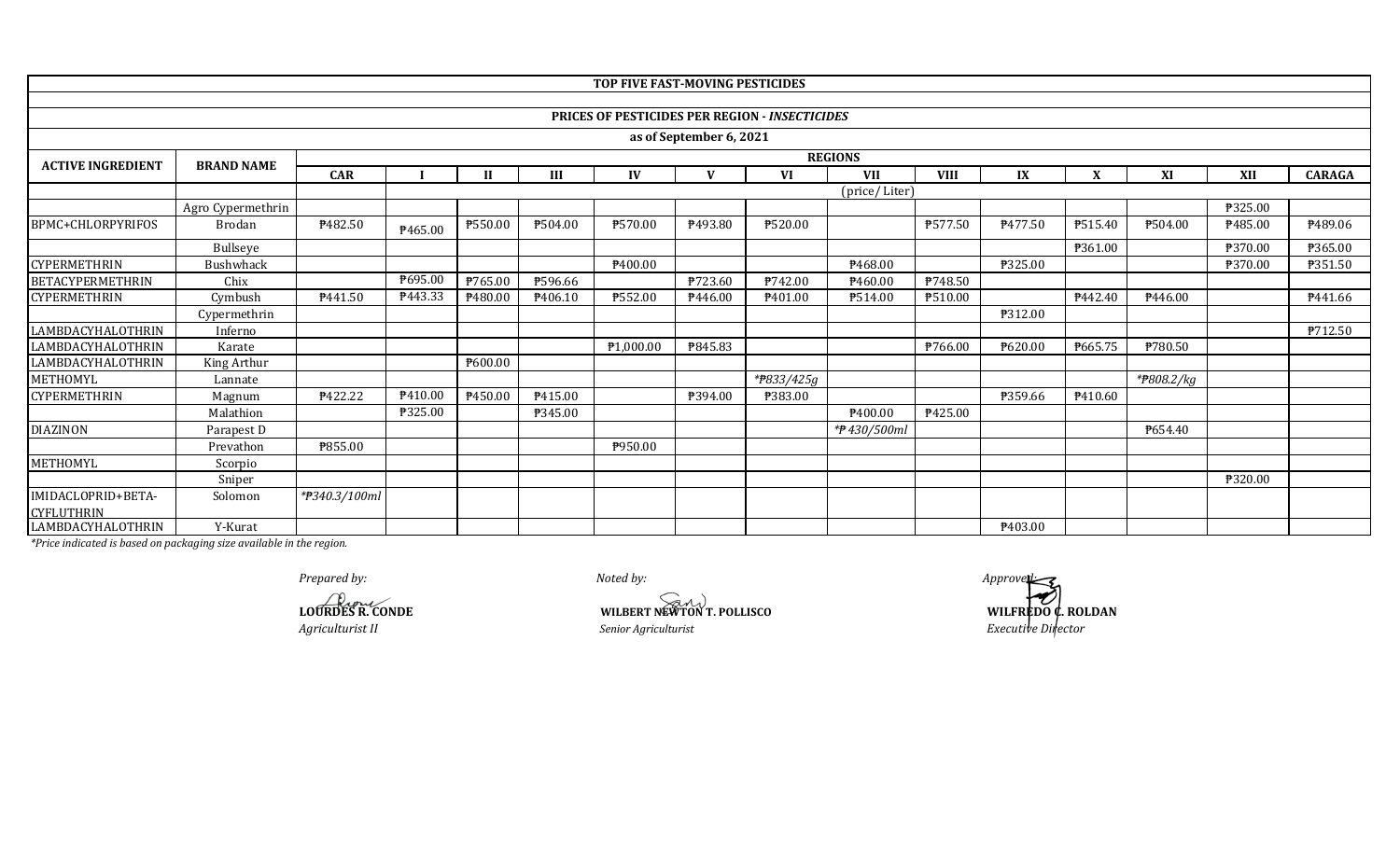|                          |                   |                |                |                  |           |                |                         | <b>PRICES OF PESTICIDES PER REGION - HERBICIDES</b> |               |                        |                        |         |         |               |                |
|--------------------------|-------------------|----------------|----------------|------------------|-----------|----------------|-------------------------|-----------------------------------------------------|---------------|------------------------|------------------------|---------|---------|---------------|----------------|
|                          |                   |                |                |                  |           |                | as of September 6, 2021 |                                                     |               |                        |                        |         |         |               |                |
| <b>ACTIVE INGREDIENT</b> | <b>BRAND NAME</b> | <b>REGIONS</b> |                |                  |           |                |                         |                                                     |               |                        |                        |         |         |               |                |
|                          |                   | <b>CAR</b>     |                | $\mathbf{I}$     | III       | IV             | $\mathbf{V}$            | <b>VI</b>                                           | <b>VII</b>    | <b>VIII</b>            | IX                     | X       | XI      | XII           | <b>CARAGA</b>  |
|                          |                   |                |                |                  |           |                |                         |                                                     | (price/Liter) |                        |                        |         |         |               |                |
| 2,4-D IBE                | 2-4D Ester        |                | ₱310.00        |                  | ₱320.00   | <b>P370.00</b> | P347.67                 |                                                     | P349.33       | P426.25                |                        |         | ₱332.50 |               | ₱280.00        |
| BUTACHLOR+PROPANIL       | Advance           |                |                |                  |           |                |                         | P627.00                                             |               |                        |                        |         | ₱625.25 |               |                |
|                          | Clear-out         | ₱339.40        | ₱360.00        | ₱380.00          |           |                |                         |                                                     |               |                        |                        |         | P337.33 | $*P1,040/gal$ |                |
| <b>GLYPHOSATE IPA</b>    | Ground Plus       |                |                |                  |           |                |                         |                                                     |               |                        | $*$ P923/gal           | ₱296.00 | ₱296.33 | *#980/gal     | <b>P354.00</b> |
|                          | Grader            |                |                |                  |           |                |                         |                                                     |               |                        |                        |         |         | P1,050.00     |                |
| 2,4-D AMINE              | Glyphobest        |                |                |                  |           |                |                         |                                                     |               |                        |                        |         |         | P1,000.00     |                |
|                          | Hedonal           |                |                |                  |           |                | P418.27                 |                                                     |               |                        |                        |         |         |               |                |
|                          | Hero              | P596.11        |                | P650.00          | ₱557.50   | P657.50        |                         |                                                     |               | P805.00                |                        |         |         |               |                |
| <b>GLYPHOSATE IPA</b>    | Machete           |                |                |                  |           |                | P659.58                 |                                                     | P680.50       | P623.25                |                        |         |         |               | ₱662.00        |
| <b>BISPYRIBAC SODIUM</b> | Mower             |                | P990.00        |                  |           | P1,650.00      |                         | P415.00                                             | P460.66       |                        |                        |         |         |               |                |
|                          | Novasate          |                |                |                  |           |                |                         |                                                     |               |                        |                        |         |         |               |                |
| PYRIBENZOXIM             |                   |                |                |                  | P1,240.00 |                |                         |                                                     |               |                        |                        |         |         |               |                |
|                          | Pyanchor          |                |                |                  |           |                |                         | *#870/500ml                                         |               |                        |                        |         |         |               |                |
|                          | Pyanchor Ultra    |                |                |                  |           |                | ₱1,427.00               |                                                     |               | P <sub>1</sub> ,461.22 |                        |         |         |               |                |
| <b>GLYPHOSATE IPA</b>    | Roque             | P409.50        | P416.66        |                  | P433.33   |                |                         |                                                     |               | P651.25                |                        | ₱583.00 | P440.83 | * $7,390/gal$ | ₱595.00        |
|                          | Round up          | P340.00        | <b>P345.00</b> | <b>\\$300.00</b> |           |                |                         |                                                     | P498.00       |                        | *P1,425/gal            | P411.20 |         |               | P471.50        |
|                          | Save Time         |                |                |                  | P430.00   |                |                         |                                                     |               |                        | ₱380.00                |         |         |               |                |
| PRETILACHLOR             | Splash            |                |                |                  |           | <b>P980.00</b> |                         | P938.00                                             | P925.00       |                        |                        |         |         |               |                |
| <b>GLYPHOSATE IPA</b>    | Sofit 300 EC      | ₱339.25        |                | P350.00          |           |                | P952.60                 |                                                     |               |                        |                        |         |         |               |                |
|                          | Todomax           |                |                |                  |           |                |                         |                                                     |               |                        | * <del>P</del> 893/gal | ₱295.00 |         |               |                |
| <b>GLYPHOSATE IPA</b>    | Triple 8          |                |                | P350.000         |           |                |                         |                                                     |               |                        | P298.50                | ₱355.60 |         |               |                |

*Prepared by: Approved:*

**LOURDES R. CONDE**

**WILBERT NEWTON T. POLLISCO WILFREDO C. ROLDAN** 

*Agriculturist II Senior Agriculturist Executive Director*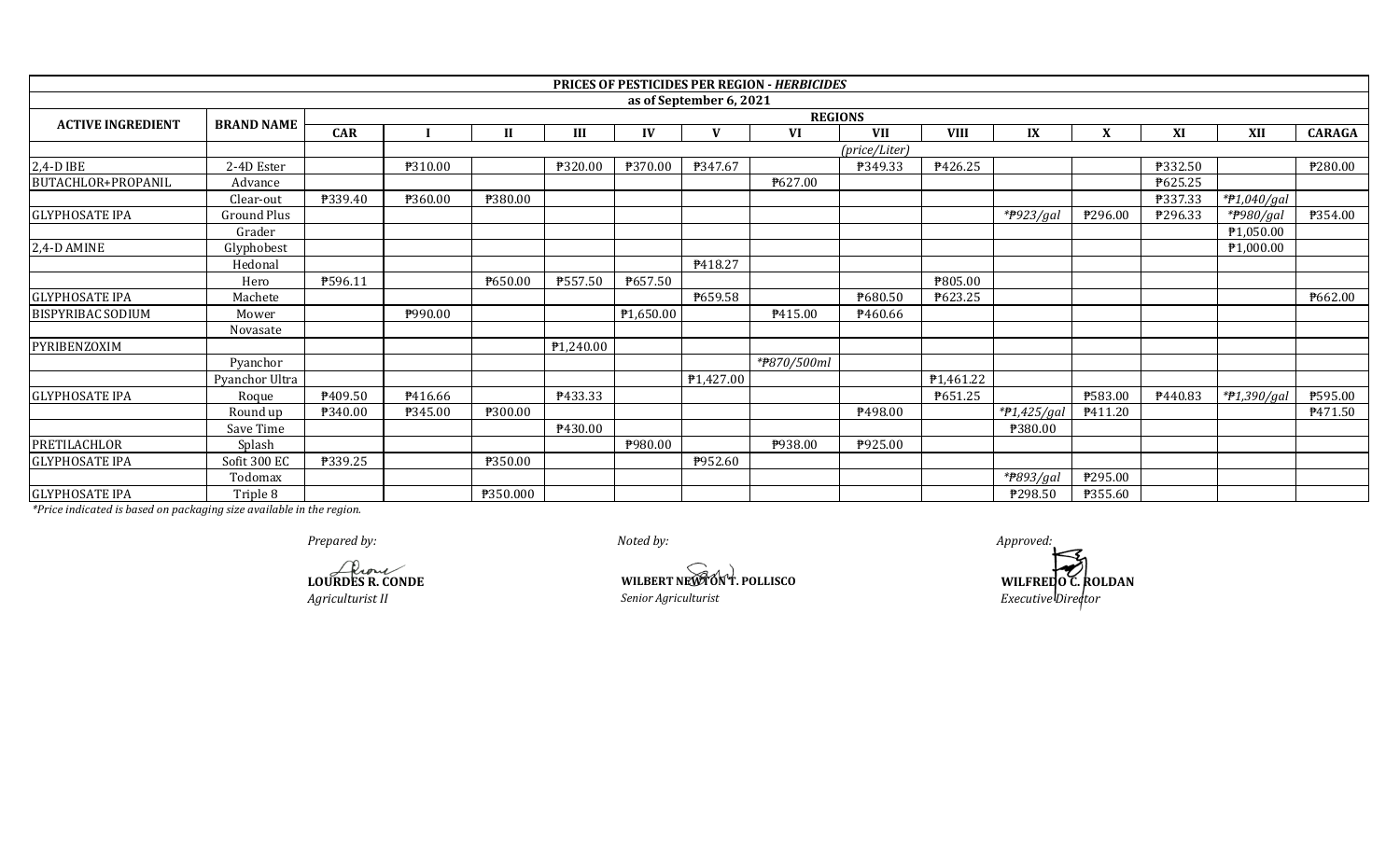|                                  |                   |                          |                |              |         |           | <b>PRICES OF PESTICIDE PER REGION - FUNGICIDES</b> |            |                            |                     |              |         |           |                |                |  |
|----------------------------------|-------------------|--------------------------|----------------|--------------|---------|-----------|----------------------------------------------------|------------|----------------------------|---------------------|--------------|---------|-----------|----------------|----------------|--|
|                                  |                   |                          |                |              |         |           | as of September 6, 2021                            |            |                            |                     |              |         |           |                |                |  |
| <b>ACTIVE INGREDIENT</b>         | <b>BRAND NAME</b> |                          | <b>REGIONS</b> |              |         |           |                                                    |            |                            |                     |              |         |           |                |                |  |
|                                  |                   | <b>CAR</b>               |                | $\mathbf{H}$ | Ш       | IV        | $\mathbf{V}$                                       | VI         | <b>VII</b>                 | <b>VIII</b>         | IX           |         | XI        | XII            | <b>CARAGA</b>  |  |
|                                  |                   |                          |                |              |         |           |                                                    |            | $(\text{price}/\text{kg})$ |                     |              |         |           |                |                |  |
|                                  | Antracole         |                          |                |              |         |           |                                                    | P750.00    | ₱630.00                    |                     |              | ₱545.00 |           | <b>P630.00</b> | ₱661.00        |  |
| DIFENOCONAZOLE+PROPI<br>CONAZOLE | Armure            | * <del>P</del> 710/250ml | *#620/250ml    |              |         |           | *#667.27/250 ml                                    |            |                            | *#746/250ml         | *₱625/250 ml |         |           |                |                |  |
| <b>BENOMYL</b>                   | Benomax           |                          |                | *#180/100g   |         |           |                                                    |            |                            |                     |              |         |           |                |                |  |
| CHLOROTHALONIL                   | Daconil           |                          |                |              |         |           |                                                    |            |                            |                     |              |         | ₱1,024.60 | *P895/L        |                |  |
| MANCOZEB                         | Dithane           | ₱629.80                  |                | P650.00      | ₱550.00 | ₱650.00   | P586.40                                            | *#253/250g | P649.00                    |                     | P485.00      | ₱556.50 | ₱560.33   | ₱560.00        | P540.25        |  |
| THIOPHANATE METHYL               | Fungitox          |                          |                |              |         |           |                                                    |            |                            |                     |              |         | ₱285.50   |                | $*$ 576/box    |  |
| <b>BENOMYL/MANCOZEB</b>          | Fungufree         |                          |                |              | ₹475.00 |           | P394.00                                            |            |                            |                     |              |         |           |                |                |  |
| <b>COPPER HYDROXIDE</b>          | Funguran          |                          | P650.00        | ₱850.00      |         |           | P708.67                                            |            | P773.00                    | P775.00             |              | ₱662.50 |           |                |                |  |
| COPPER HYDROXIDE                 | Funguran OH       | P719.60                  |                |              | P655.00 | ₱970.00   |                                                    | ₱672.00    |                            | P665.00             |              |         |           |                |                |  |
| MANCOZEB                         | Ganazeb           |                          |                |              |         |           |                                                    |            |                            |                     |              |         |           |                | <b>₱497.12</b> |  |
| <b>COPPER HYDROXIDE</b>          | Kocide            |                          |                | P1,050.00    |         | P1,150.00 |                                                    |            |                            | P970.00             | ₱965.00      | P950.00 |           |                | P1,011.12      |  |
|                                  | Manager           | ₱540.75                  |                |              |         |           |                                                    | ₱500.00    | ₱541.25                    |                     |              |         |           |                |                |  |
| MANCOZEB                         | Mancozeb          |                          |                |              | P375.00 |           |                                                    |            |                            |                     | P384.00      |         |           |                |                |  |
| MANCOZEB                         | Manzate           |                          |                |              |         |           | ₱550.25                                            |            | P420.00                    |                     | P412.50      | P463.00 | P474.00   |                |                |  |
| DIFENOCONAZOLE                   | Montana           |                          | *#950/500ml    |              |         |           |                                                    |            |                            |                     |              |         |           |                |                |  |
| <b>CUPROUS OXIDE</b>             | Nordox            |                          |                |              |         | ₱1,550.00 |                                                    |            |                            |                     |              |         |           |                |                |  |
| MANCOZEB                         | Redeem            |                          |                |              |         |           |                                                    |            |                            | P <sub>400.00</sub> |              |         |           |                |                |  |
| DIFENOCONAZOLE                   | Score             |                          |                |              |         |           |                                                    |            |                            |                     |              |         |           | *#660/250ml    |                |  |
|                                  | Tango             |                          |                |              |         | P1,800.00 |                                                    |            |                            |                     |              |         |           |                |                |  |
| THIOPHANATE METHYL               | Topsin            |                          |                |              |         |           |                                                    | ₱300.00    |                            |                     |              |         | P910.20   |                |                |  |
| MANCOZEB                         | Torogi Blue       | P587.50                  |                |              |         |           |                                                    |            |                            |                     |              |         |           |                |                |  |
| MANCOZEB                         | Wallop            |                          |                |              |         |           |                                                    |            |                            |                     |              |         |           | ₱380.00        |                |  |

Prepared by:

LOURDES R. CONDE Agriculturist II

WILBERT NEWTON T. POLLISCO Senior Agriculturist

Approved: WILFREDO C. ROLDAN<br>Executive Director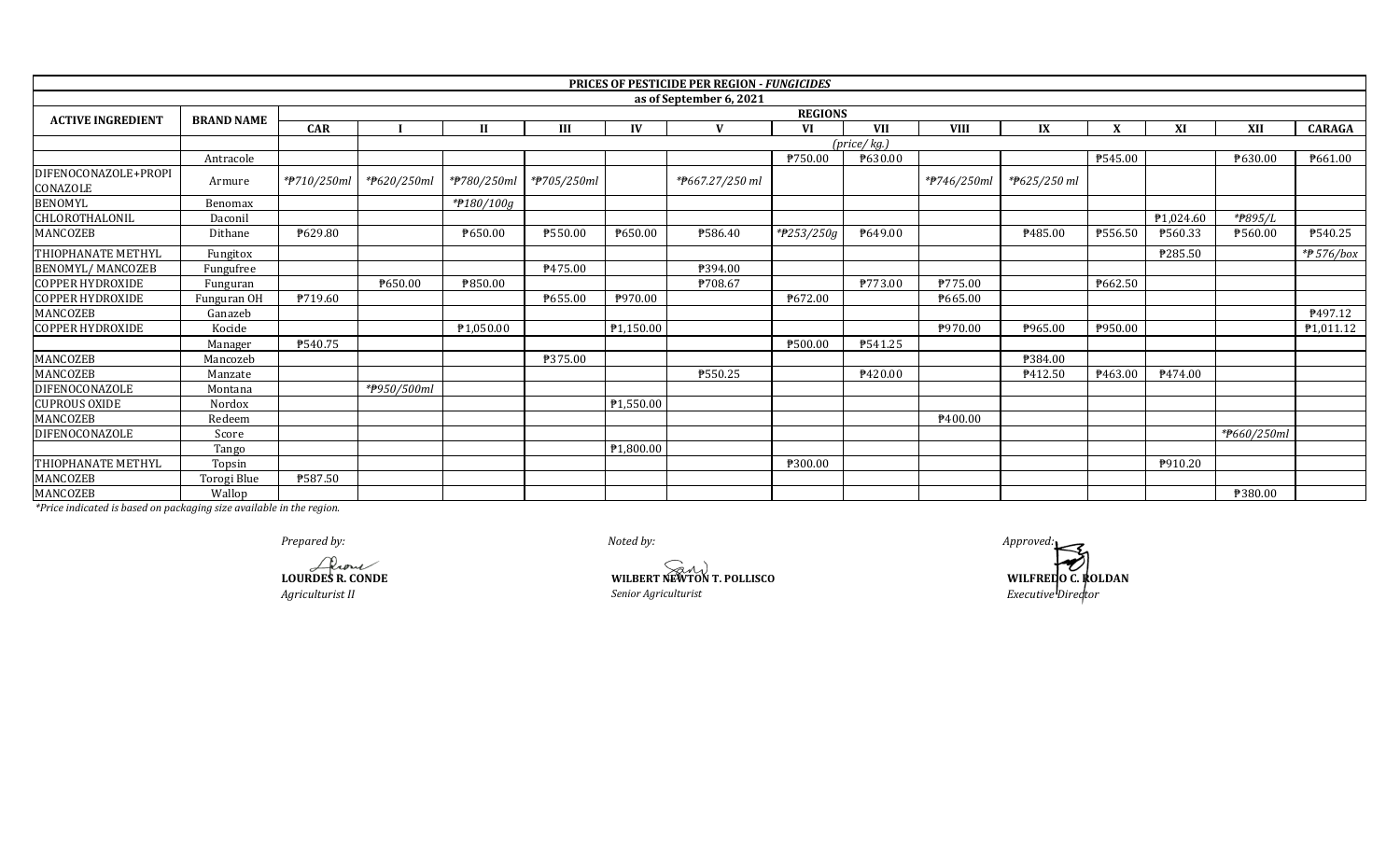|                                                                 |                   |            |                |                                     |                  |               | PRICES OF PESTICIDE PER REGION - MOLLUSCICIDES |             |             |                |                |              |                         |                       |               |  |
|-----------------------------------------------------------------|-------------------|------------|----------------|-------------------------------------|------------------|---------------|------------------------------------------------|-------------|-------------|----------------|----------------|--------------|-------------------------|-----------------------|---------------|--|
|                                                                 |                   |            |                |                                     |                  |               | as of September 6, 2021                        |             |             |                |                |              |                         |                       |               |  |
| <b>ACTIVE INGREDIENTS</b>                                       | <b>BRAND NAME</b> |            | <b>REGIONS</b> |                                     |                  |               |                                                |             |             |                |                |              |                         |                       |               |  |
|                                                                 |                   | <b>CAR</b> |                | и                                   | III              | $\mathbf{IV}$ | V                                              | <b>VI</b>   | <b>VII</b>  | <b>VIII</b>    | IX             | $\mathbf{x}$ | XI                      | XII                   | <b>CARAGA</b> |  |
|                                                                 |                   |            |                |                                     |                  |               |                                                |             | (price/kg.) |                |                |              |                         |                       |               |  |
| NICLOSAMIDE & NICLOSAMIDE<br>ETHANOLAMINE SALT                  | Bayluscide        |            | *#85/35g       | *#1,240/L                           | *#1,087/L        | $*P1,230/L$   | $*P1,140.6/L$                                  |             |             |                | *#1,058.33/L   | $*P1,130/L$  | *#1095.60/L             | *#550.00/L            | *#1,166.87/L  |  |
| <b>METALDEHYDE</b>                                              | Bayonet           | P286.17    |                |                                     | ₱287.50          | ₱300.00       | ₱290.00                                        | P271.00     | P270.00     | <b>P313.33</b> | ₹257.50        | ₱300.75      |                         | ₱280.00               | ₱320.70       |  |
|                                                                 | Cimarron          |            |                |                                     |                  |               |                                                | P908.00     |             | *P892.5/350g   |                | ₱765.00      |                         |                       |               |  |
| NICLOSAMIDE & NICLOSAMIDE<br>ETHANOLAMINE SALT                  | Hit               | *P88.5/35g | *#95/35g       | P900.00                             | <b>\\$845.00</b> | *P900/350g    | *#896/350g                                     |             |             |                |                |              |                         |                       |               |  |
| NICLOSAMIDE ETHANOLAMINE<br>SALT                                | Laser             |            |                | ₱800.00                             |                  |               |                                                |             | *P 100/35g  |                |                |              |                         |                       |               |  |
| NICLOSAMIDE ETHANOLAMINE<br>SALT                                | Maskada           |            |                |                                     |                  |               |                                                |             |             |                |                |              |                         |                       | *#945.35/box  |  |
|                                                                 | Maso              |            |                |                                     |                  |               |                                                | *#943/box** |             |                |                |              |                         |                       |               |  |
| METALDEHYDE, NICLOSAMIDE, &<br>NICLOSAMIDE ETHANOLAMINE<br>SALT | Moluxide          |            |                |                                     |                  |               |                                                |             |             |                |                |              | P815.67                 |                       |               |  |
| NICLOSAMIDE ETHANOLAMINE<br>SALT                                | Niclomax          |            |                |                                     | ₱750.00          |               | *P849.17/350g                                  |             |             |                |                |              |                         |                       |               |  |
|                                                                 | Niclos M          |            |                |                                     |                  |               |                                                |             | ₱895/box    | *#933.5/box    |                |              |                         |                       |               |  |
|                                                                 | Padan             |            |                |                                     |                  |               |                                                |             |             |                |                |              | *#1,159/L               |                       |               |  |
| NICLOSAMIDE & NICLOSAMIDE<br>ETHANOLAMINE SALT                  | Parakuhol         |            |                |                                     |                  |               |                                                |             |             |                | *#725/350g     | *#951.0/L    | * <del>7</del> 897.75/L | * <del>P</del> 70/35g |               |  |
| NICLOSAMIDE ETHANOLAMINE<br>SALT                                | Primalex          |            |                |                                     |                  |               |                                                |             |             |                |                |              |                         |                       | *#890/350g    |  |
| NICLOSAMIDE ETHANOLAMINE<br>SALT                                | Shatter           |            |                |                                     |                  |               |                                                |             | *P117/35g   | *#950.83/box   |                |              |                         |                       |               |  |
|                                                                 | Snail Free        |            |                |                                     |                  | *#960/L       |                                                |             |             |                |                |              |                         |                       |               |  |
|                                                                 | Snailmate         |            |                |                                     |                  | *P850/350 g   |                                                |             |             |                |                |              |                         |                       |               |  |
| METALDEHYDE, NICLOSAMIDE, &<br>NICLOSAMIDE ETHANOLAMINE<br>SALT | Snailkill         | P241.11    | P245.00        |                                     |                  |               |                                                |             |             |                | P249.33        |              |                         |                       |               |  |
|                                                                 | Speed             |            |                |                                     |                  |               |                                                |             |             |                |                |              |                         |                       |               |  |
| NICLOSAMIDE ETHANOLAMINE<br>SALT                                | Surekill          |            |                | *#103/35g *#107.5/35g *#1,100/box** |                  |               | $*P1,051/350g$                                 |             |             | *#1,069.16/box |                | *P1063.7/box | P981.00                 |                       |               |  |
| NICLOSAMIDE ETHANOLAMINE<br>SALT                                | Tagluscide        |            |                | *#800/box**                         |                  |               |                                                |             |             |                | *#872.50/box** |              |                         |                       |               |  |
| <b>METALDEHYDE</b>                                              | Thump             |            |                |                                     | ₱250.00          |               |                                                | ₹225.00     |             |                |                |              |                         | ₹285.00               |               |  |

\*Price indicated is based on packaging size available in the region.<br>\*\*10 sachets/box of 35g

Prepared by:

LOURDES R. CONDE Agriculturist II

WILBERT NEWTON T. POLLISCO Senior Agriculturist